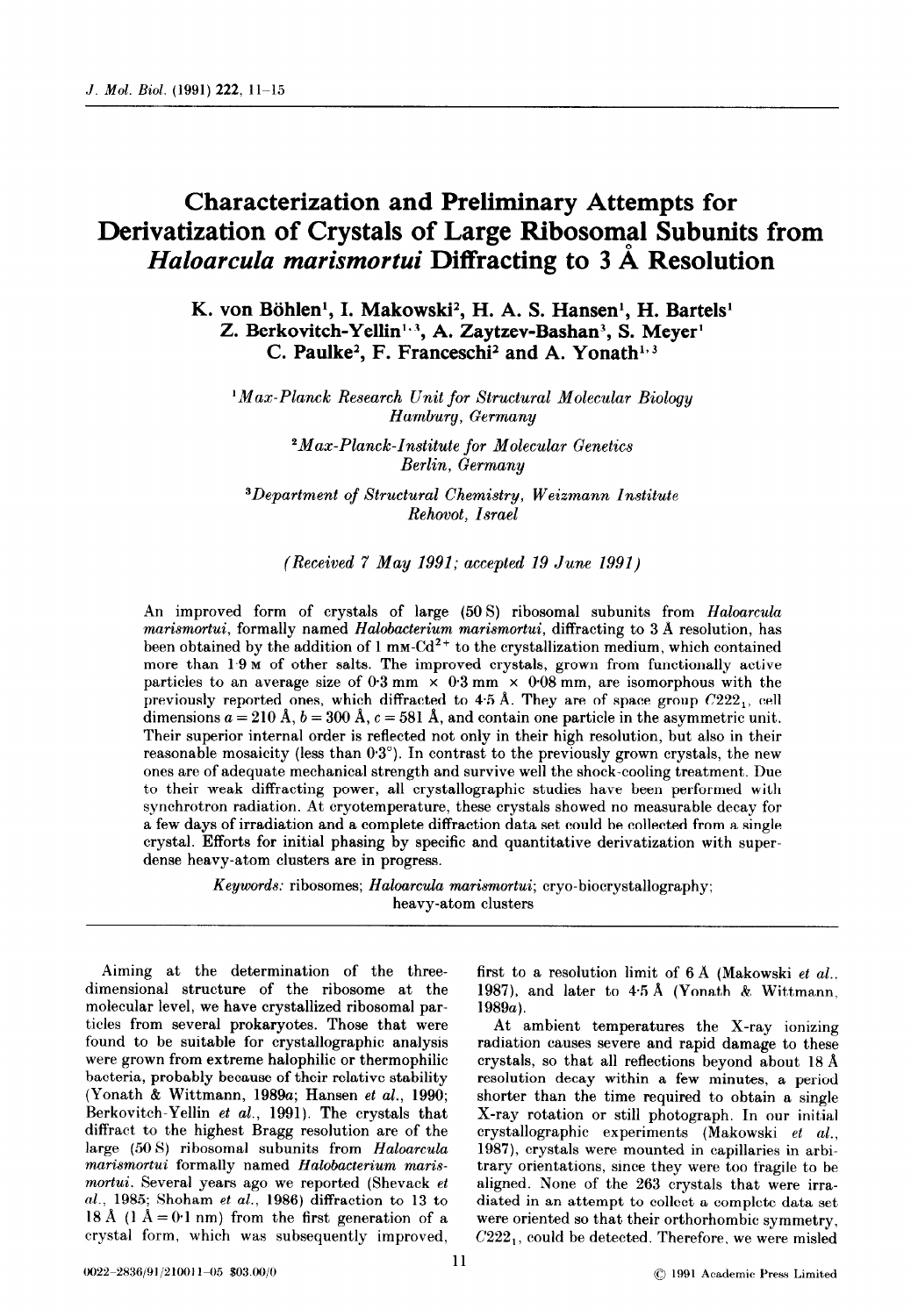into assigning parameters of the corresponding primitive unit cell, P2, (Makowski et al., 1987).

We were able to overcome the problem of radiation sensitivity by collecting data at cryotemperature. Crystals were immersed in solutions containing all the components present in their original stabilizing solution, but modified by stepwise addition of a hydrophilic cryosolvent (ethylene glycol, to a maximum concentration of  $18\%$  (v/v) over 15 to 30 min). A single crystal, together with small amounts of its soaking solution, was placed between two glass films of a double-layer mini-spatulum, constructed to allow the orientation at which the long cell axis is parallel to the spindle direction (Yonath et al., 1988; Hope et al., 1989). The spatulum holding the crystal was shock-cooled by instant plunging into propane, at 90 to 100 K, and transferred at that temperature to the X-ray camera, where it was surrounded by a stream of nitrogen gas kept at similar temperatures throughout the entire period of data collection. At this temperature, the crystals hardly decay even when irradiated for days or stored for months, permitting the collection of a complete set of diffraction data from an individual crystal.

Despite the reasonable internal order of the previous crystals and the introduction of cryotemperature, we encountered considerable difficulties in collecting and processing their crystallographic data. Being multi-layered thin plates held together by rather weak forces, they were susceptible to the mechanical stresses of the shock cooling, and frequently broke during the preparation. Their high mosaicity (1 to 3") dictated correspondingly large rotation ranges, which resulted in high background levels. This, coupled with a sharp fall-off in the intensities at higher resolution and a severe fragmentation of the crystals, led to marked differences between the potential resolution, 4.5 A, and the usable one, 7 to 9 A.

To improve further the quality of the crystals, we systematically added to the crystallization media minute quantities of metal ions with a high coordination and/or organic materials. These efforts resulted in the growth of three new crystal forms (Fig. 1). The most effective additives were  $Cd^{2+}$  and  $\beta$ -octyl-glucoside. These additives had a significant influence on the internal order of the crystals accompanied by gross morphological changes, in accord with that observed for isolated proteins (McPhearson et al., 1986) and small organic molecules (Berkovitch-Yellin et al., 1985). These three new forms are of rather attractive morphology (Fig. l), but only one of them, the subject here, displayed a significant improvement. The other two showed a lower internal order (both diffracted to 15 to 20 A). It is noteworthy that the addition of tiny amounts of these additives were found to be essential for obtaining crystals from other ribosomal particles: 30 S and 70 S from Bacillus stearothermophilus and 70 S from Thermus thermophilus (Yonath et al., 1990; Berkovitch-Yellin et al., 1991).

We were guided by the complementary effects of the concentrations of monovalent and divalent ions on the growth of halobacteria, as well as by the role played by the  $Mg^{2+}$  concentration in crystallization of other ribosomal particles (Arad et al., 1984; Makowski et al., 1987). The influence of  $Mg^{2+}$  on the quality of the crystals may be attributed partially to its contribution to the integrity of the ribosomal particles. However, even optimal  $Mg^{2+}$  concentrations could not lead to the effect obtained by the



Figure 1. Crystals of 50 S ribosomal subunits from H. marismortui grown within 6 to 12 days by vapor diffusion in Linbro dishes at 19°C from 6 to 8  $\mu$ l of the "basic solution", containing: 5 mg 50 S subunits/ml, 1<sup>.</sup>2 M-KCl, 0005 Mmagnesium chloride, 5 to 6% polyethylene glycol 6000 (pH 5.6) (0.1 M-acetate buffer). The following additives were added to the basic solution: (a)  $0.001$  M-cadmium chloride; (b)  $0.01$  mm- $\beta$ -octyl-glucoside; (c)  $0.00185$  mm-CdCl<sub>2</sub> and 00074 mm- $\beta$ -octyl-glucoside. All drops were equilibrated with 1 ml of the reservoir solution of 1.7 M-KCl and with all the other components of the drop. Bars represent 0.1 mm.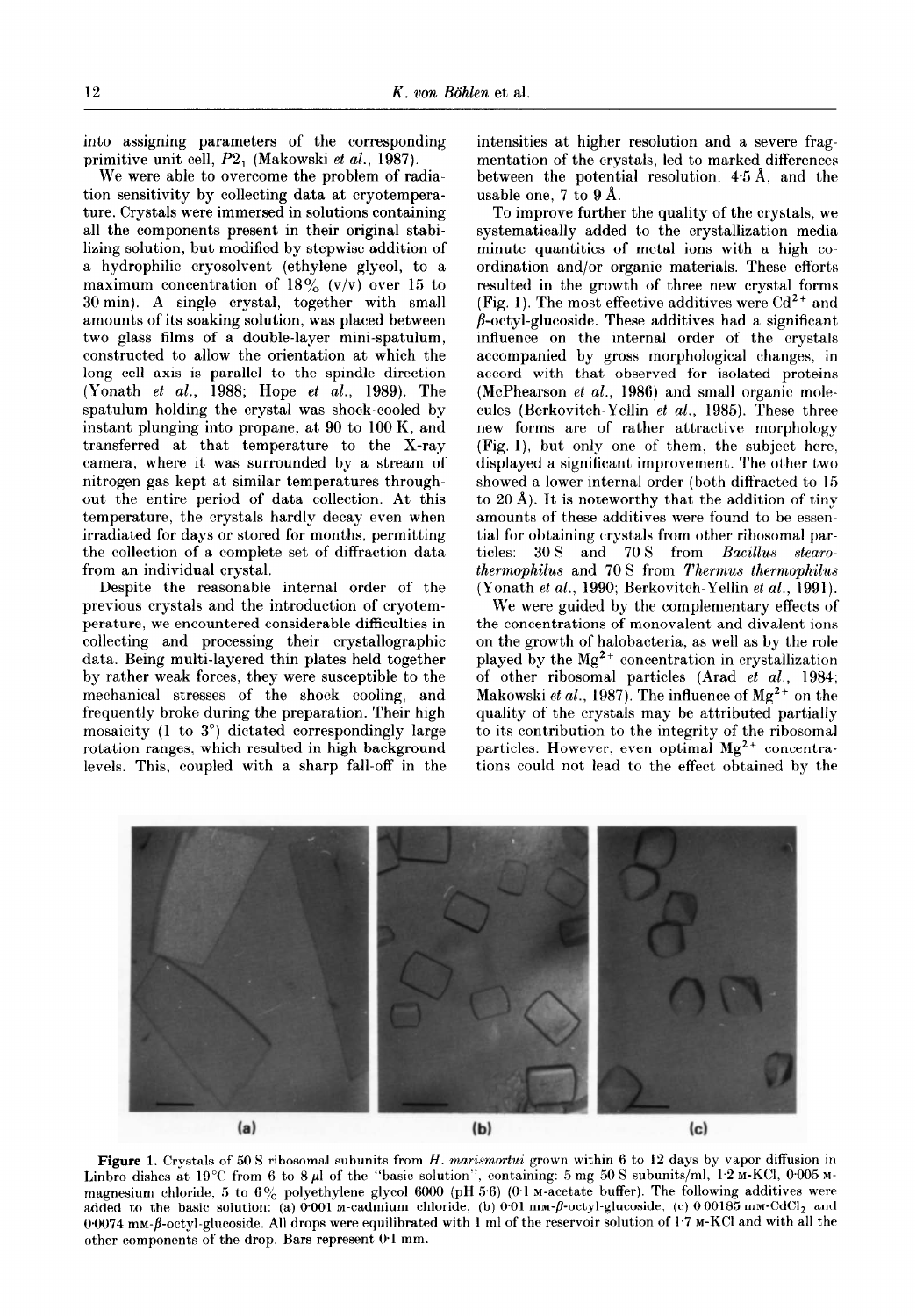

Figure 2. A 1<sup>°</sup> rotation photograph of a crystal similar to those shown in Fig. 1. The pattern was obtained at 90 K at Station FT/CHESS, operating at about 5 3 GeV and 50 to 80 mA. The crystal to film distance was 220 mm, the diamete of the collimator was  $0.1$  mm and the wavelength was  $0.9091$  Å.

addition of 1 mm-Cd<sup>2+</sup> to the otherwise most effec- number of exposed -SH moieties on the surface of tive crystallization solution: the growth of crystals the ribosomal particles. In this way we were able to diffracting to 3 Å resolution (Fig. 2), with a reason-<br>able mosaicity (0.2 to 0.3°) and a superb mechanical philus (Yonath et al., 1990) without impairing their able mosaicity (0.2 to 0.3°) and a superb mechanical philus (Yonath et al., 1990) without impairing their stability. We did not encounter cracked or frag-<br>integrity and ability to crystallize. We were also stability. We did not encounter cracked or fragmented crystals, as was the case for most of the able to obtain specific, however, not quantitative, previous ones, and we observed that the improved binding of the gold cluster to either one or two sites crystals survived the shock-cooling treatment well. on the large subunit from  $H$ , marismortui.

Like the crystals of other ribosomal particles grown in our laboratory, these crystals were obtained from biologically active ribosomal particles. by sophisticated individual seeding (Yonath  $& Wittmann, 1989b), and the crystalline material$ retained its integrity and biological activity for long periods.

For the derivatization of several ribosomal particles we have initiated the use of an undecagold cluster., consisting of a compact, core of 11 gold atoms directly linked to one another (Jahn, 1989). Prepared as a monofunctional reagent, specific for sulfhydryl groups (Weinstein  $et [al., 1989]$  this cluster was covalently bound to several ribosomal particles prior to their crystallization. We optimized the yield and the specificity of cluster binding by determining the conditions for minimizing the

By its nature, direct binding of the cluster to intact ribosomal particles cannot be fully controlled. Therefore we have developed a procedure that was used for the derivatization of 50 8 subunits of *B. stearothermophilus*. The cluster was bound to the cysteine residue of isolated ribosomal protein BLll, and the modified protein was, in turn, reconstituted into mutated core particles lacking this protein (Yonath et al., 1987; Weinstein et al., 1989).

Attempts to apply a similar approach to halophilic ribosomes are underway. For eubacterial ribosomes, quantitative removal of selected ribosomal proteins is achieved by mutagenesis (Dabbs. 1987) or by a stepwise addition of salts to ribosomal suspensions (Atsmon et al., 1969: Gewitz et al., 1987). The significant resistance of the halophilic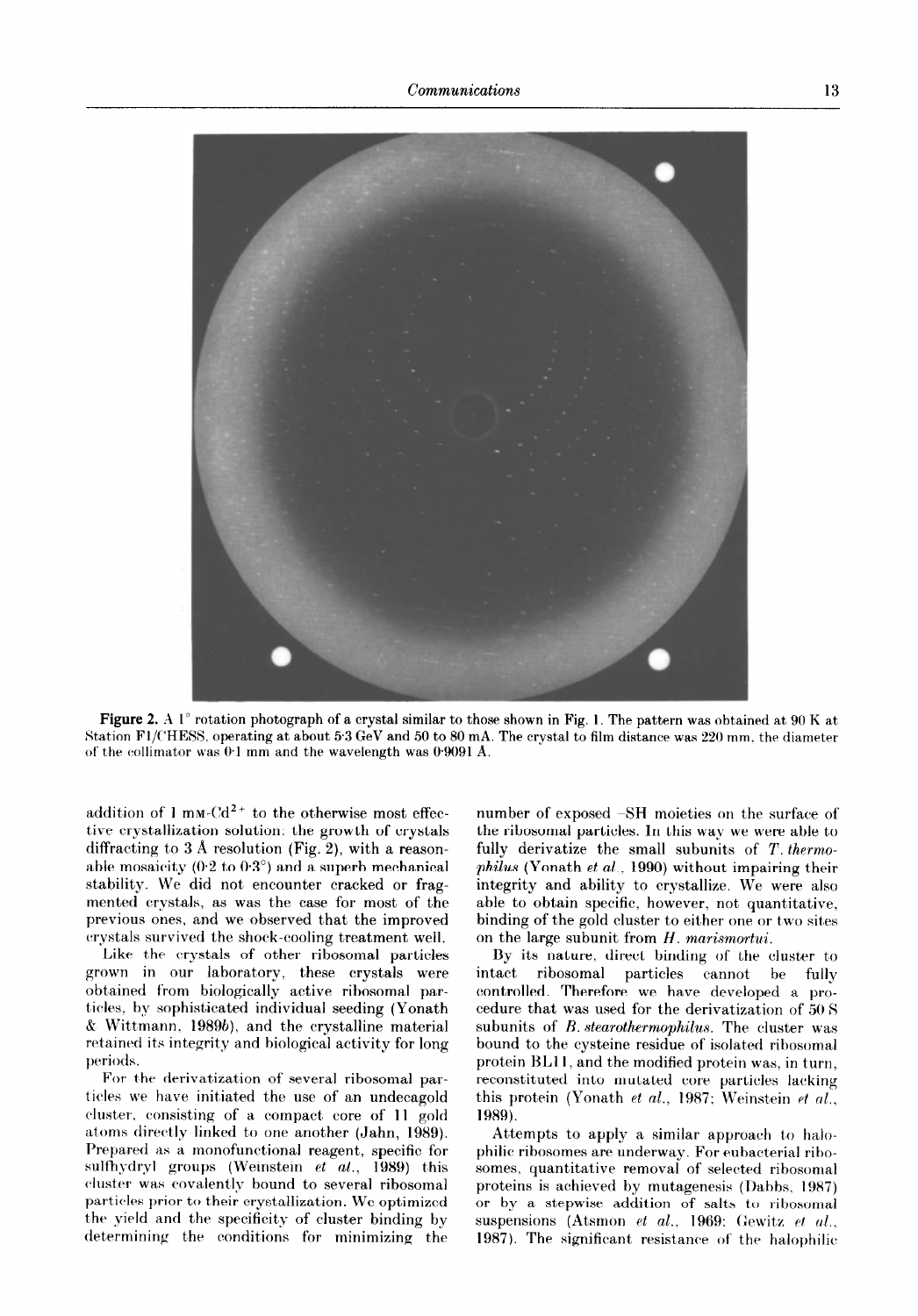ribosomes to mutation dictates the preparation of core particles almost exclusively by in vitro detachment of selected ribosomal proteins. The natural salinity required to maintain the integrity and activity of halophilic ribosomes is so high that a substantial addition of salts is not possible. A total removal of the ribosomal proteins of several halophilic bacteria was achieved by decreasing the concentration of the salts (Sanchez et al., 1990), but this procedure was found to be not usable for the selective dissociation of ribosomal proteins.

Dioxane was found to be a suitable agent for partial removal of several proteins from ribosomes of H. marismortui, all of which could be reconstituted quantitatively into the core particle. One of the removed proteins, HLI 1, binds reagents specific to -SH groups, but the derived protein could not be incorporated into the core particle. However, since in this way it is possible to remove quantitatively this protein from 50 S subunits under mild conditions, the resulting particle may be considered as a "minus" ribosome, which may be useful for preliminary phase determination. The halophilic 50 S core particles, depleted of HLll, crystallize under the same conditions as native 50 S subunits. Therefore, it seems that the removal of this protein does not cause conformational changes of the 50 S subunit.

On the basis of the observation that newly synthesized chains of polyphenylalanine can be attached to 50 S subunits when dissociated from  $poly(U)$  programmed ribosomes of H. marismortui, we have prepared a complex of these subunits with a short segment of this polypeptide (Gewitz et al., 1988). This complex could be used for illuminating the exit path of the nascent protein, as well as for derivatization. So far only small crystals have been grown from this complex. These are currently being improved.

We have obtained crystals of the small (30 S) ribosomal subunits of  $H$ . marismortui that diffract rather well but are packed in very large unit cells, above 2000 Å (Glotz et al., 1987). Crystallization efforts, aimed at obtaining more suitable crystals from these particles are underway. The most exciting particles, the 70 S ribosomes from H. marismortui have not been crystallized, due to its tendency to dissociate. Conditions for increasing the stability of the associated particles are currently being refined. Preliminary observations point at a possible link between the stability of 70 S particles and the total ionic strength of their medium, as well as the relative concentrations of mono- and divalent ions. Encouraged by the marked improvement in the internal order of crystals of complexes of 70 S (from T. thermophilus), mimicking a defined stage in protein biosynthesis (Hansen et al., 1990), we are attempting the production and crystallization of similar complexes of halophilic ribosomes. A series of crystals (of halophilic 50 S, 30 S and 70 S particles) is expected to enable the investigation of the conformational changes that take place upon association of the ribosomal subunits, as well as upon binding of components participating in protein biosynthesis.

On the other hand, elucidating the structures of  $50 S$  ribosomal subunits from H. marismortui, B. stearothermophilw (Miissig et al., 1989) and T. thermophilus (Volkmann et al., 1990), should facilitate a thorough comparison of this particle from radically different sources: moderate and extreme thermophiles, both belonging to eubacteria, along with extreme halophiles that are classified as archaebacteria. Thus, we expect to shed light not only on the process of protein biosynthesis but also on fundamental aspects in evolution.

The studies presented here were initiated and progressed in active collaboration and under the inspiration and guidance of the late Professor H. G. Wittmann. We thank W. Bennett, E. Amdt, S. Weinstein, M. Mevarech, U. Evers, C. Weigel, E. Dabbs, M. Eisenstein, N. Volkmann, F. Schliinzen and P. Rehse for their interest in and contribution to the various aspects of these studies; H. S. Gewitz, B. Romherg, G. Thorns, G. Idan, M. Laschever, C. Glotz, R. Hasenbank, J. Piefke, J. Miissig and B. Donzelmann for excellent technical assistance and advice, and the staff of CHESS (station Fl) and of KEK/PF (station BL-6) for providing us with X-ray diffraction facilities. This work was supported by research grante from NIH (GM34360), BMFT(MPB0 180), Heinemann Stiftung (4694 81) and the Kimmelman Center for Biomolecular Structure and Assembly. A.Y. holds the Martin S. Kimmel Professorial chair.

## References

- Arad, T., Leonard, K. R., Wittmann, H. G. & Yonath, A. (1984). Two-dimensional crystalline sheets of B. stearothermophilus ribosomal particles. EMBO J. 3, 127-131.
- Atsmon, A., Spitnik-Elson, P. & Elson, D. (1969). Detachment of ribosomal proteins by Salts. II. Some properties of protein-deficient particles formed by the detachment of ribosomal proteins.  $J.$  Mol. Biol. 45, 125-135.
- Berkovitch-Yellin, Z., van Mil, J., Addadi, L., Idelson, M. & Leiserorowitz, L. (1985). Crystal morphology by tailor-made inhibitors: a new probe for fine intermolecular interactions. J. Amer. Chem. Soc. 107, 3111-3130.
- Berkovitch-Yellin, Z., Bennett, S. W. & Yonath, A. (1991). Aspects of structural studies on ribosomes. Crit. Rev. In the press.
- Dabbs, E. (1987). Aspects of ribosomal structure and function, as revealed by mutant lacking individual ribosomal proteins. Mol. Gen. (Life Sci. Advan.), 6, 61-66.
- Gewitz, H.-S., Glotz, C., Goischke, P., Romberg, B., Miissig, J., Yonath, A. & Wittmann, H. G. (1987). Reconstitution and crystallization experiments with isolated split proteins from Bacillus stearothermophilus ribosomes. Biochem. Intern. 15, 887-895.
- Gewitz, H. S., Glotz, C.. Piefke, J., Yonath, A. &. Wittmann, H. G. (1988). Two-dimensional crystalline sheets of the large ribosomal subunits containing the nascent protein chain. Biochimie, 70, 645-648.
- Glotz, C., Miissig, J., Gewitz, H.-S., Jakowski, I., Arad, T., Yonath, A. & Wittmann, H. G. (1987). Threedimensional crystals of ribosomes and their subunits